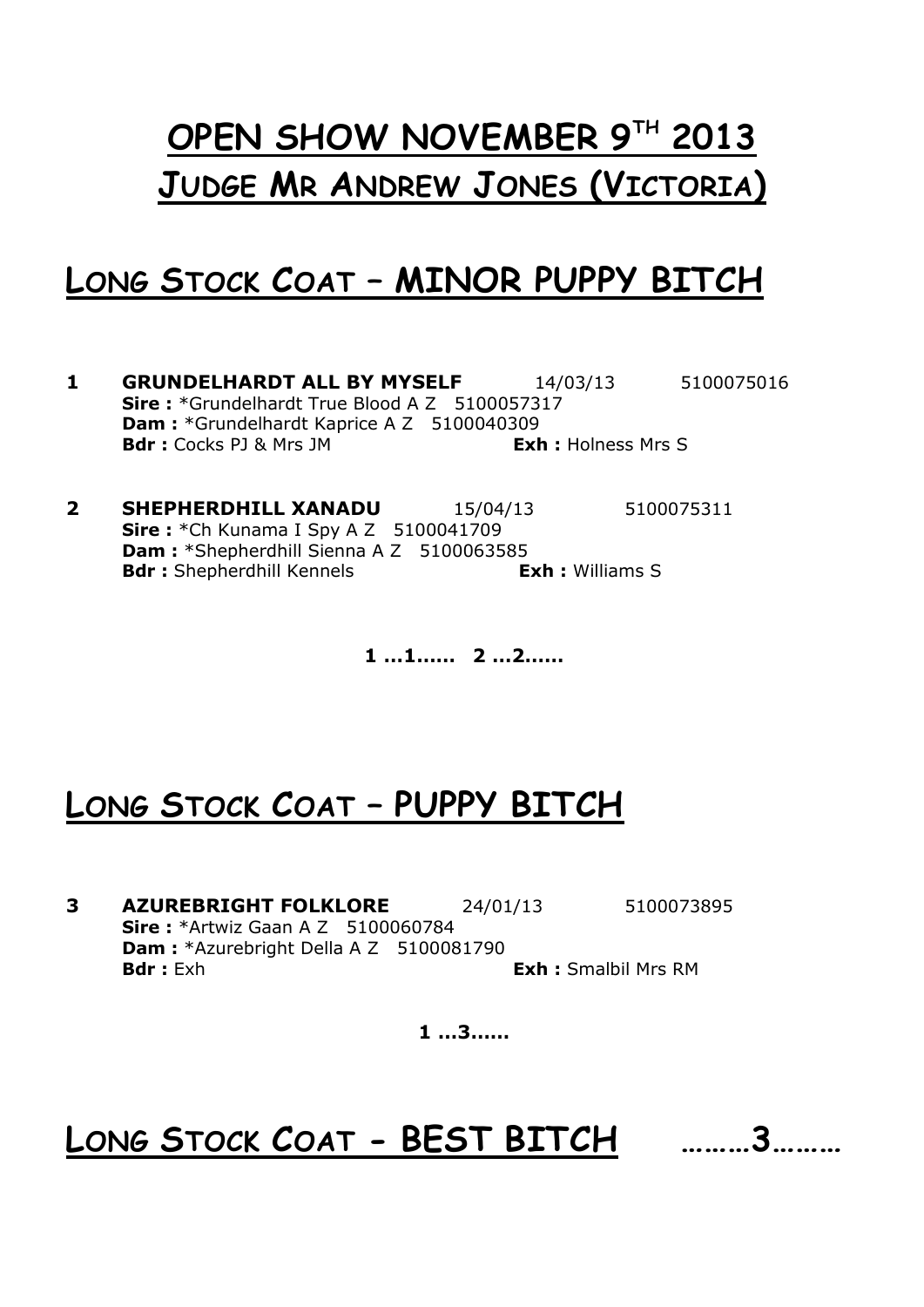### **LONG STOCK COAT – JUNIOR DOG**

**4 SHEPHERDHILL VESNA** 20/10/12 5100072329 **Sire :** \*Ch Schneeberg Fire Storm A Z 2100258867 **Dam :** \*Shepherdhill Jaimmie A Z 5100050056 **Bdr :** Shepherdhill Kennels<br> **Exh :** Platos L

**1 …4……**

### **LONG STOCK COAT – OPEN DOG**

- **6 \*CH REGALSHEP GI JOE A Z** 04/10/11 5100066402 **Sire :** \*Ch Taurorn Jazzman A Z CDX AD JD 5100016638 **Dam : \*Keedara Hot Summer Night A Z 5100048097 Bdr :** Mayne Ms D **Exh :** Winter S
- **5 \*CH TONAKER TERRA A Z** 19/03/11 5100063180 **Sire :** \*Gr Ch Kuirau Regan A Z 2100246984 **Dam : \*Tonaker Dash of Class A Z 51000388633 Bdr :** Schoemaker TH **Exh :** Brodie ML

**1 …6…… 2 …5……**

**LONG STOCK COAT - BEST DOG ………6………**

**"BREED" SPECIALS**

**LSC BEST OF BREED ………6……… LSC BEST BABY PUPPY OF BREED ………N/A… LSC BEST PUPPY OF BREED ………3………**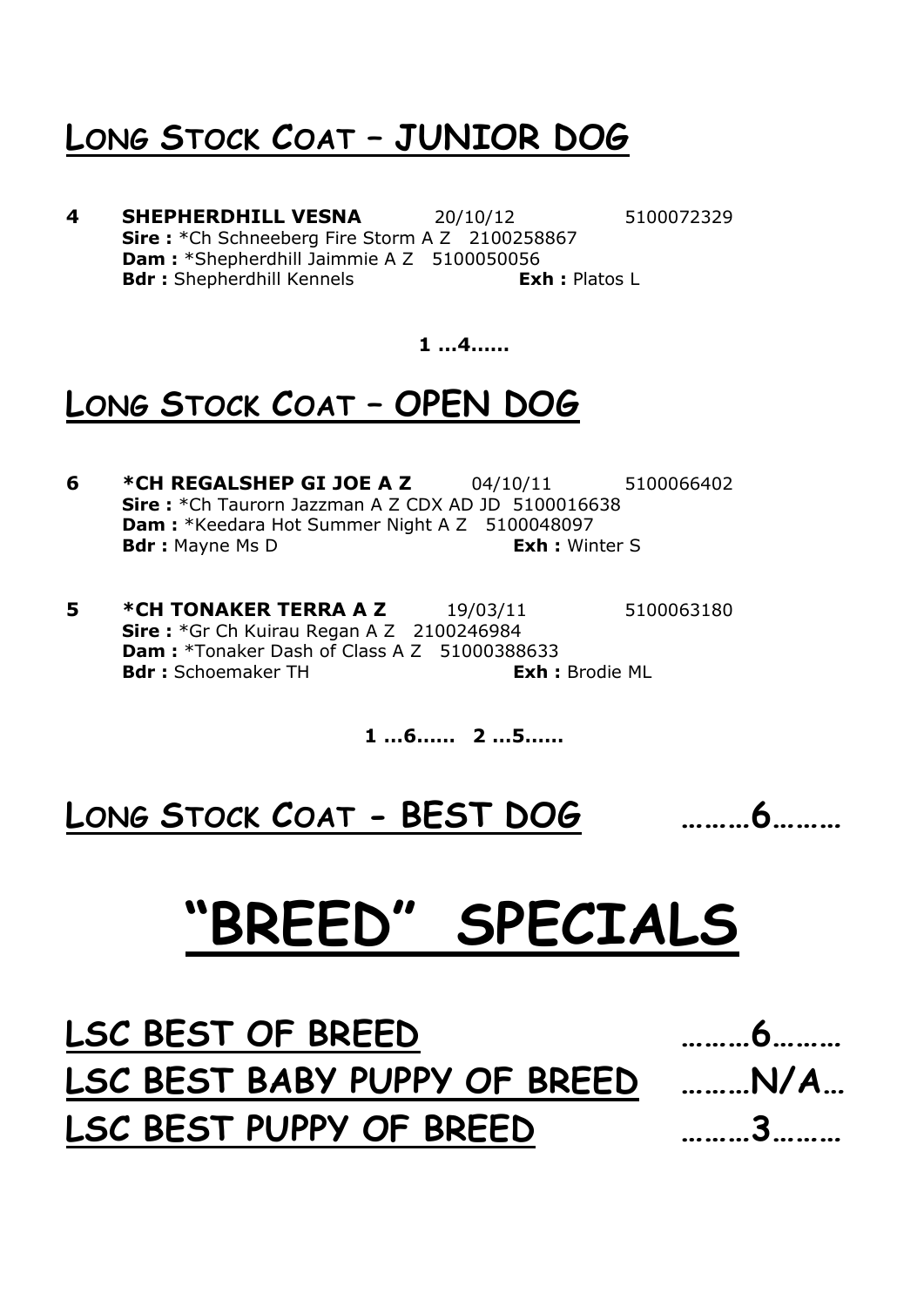### **STOCK COAT – BABY PUPPY BITCH**

- **8 LEWISLAND ICE MAGIC** 02/07/13 5100076516 **Sire :** \*Focus vd Piste Trophe a ED SchHll (Imp Gmy) SZ 2250502 **Dam :** Lewisland Gobsmacked A Z 5100066003 **Bdr :** Exh **Exh :** Lewisland Kennels
- **9 BABENBERG LA BELLA** 19/07/13 5100076714 **Sire :** \*Vimo vd Hopfenhalle a ED SchHlll Hneg (Imp Gmy) SZ 2158998 **Dam :** \*Charon v Overledingerland a ED (Imp Gmy) SZ 2229718 **Bdr :** Babenberg Kennels **Exh :** Schoemaker TH
- **7 REGALSHEP JUDY IN DISGUISE** 10/06/13 5100076312 **Sire :** \*Esko ad Haus Zygadto a ED SchHll (Imp Gmy) SZ 2232859 **Dam :** Regalshep Baywatch Beauty 5100051548 **Bdr :** Exh **Exh :** Mayne Ms D

**1 …8…… 2 …9…… 3 …7……**

#### **STOCK COAT – MINOR PUPPY BITCH**

- **14 VONDOUSSA YANA** 29/03/13 5100074815 **Sire :** \*Odin delle Terre Matildiche a ED Hneg (Imp Italy) **Dam :** \*Vondoussa Rogue Traders A Z 5100053783 **Bdr :** Exh **Exh :** Vondoussa Kennels
- **13 LEBERHINE BABE** 19/03/13 5100074452 **Sire :** \*Focus vd Piste Trophe a ED SchHll (Imp Gmy) SZ 2250502 **Dam : \***Bruangie Octavia A Z 5100047071 **Bdr :** Exh : Garvican H/Evans R & Mrs D
- **12 TONAKER ZARA** 04/03/13 5100074766 **Sire:** \*Bluemax Shrek A Z 4100181907 **Dam :** Tonaker Pearl 5100058966 **Bdr :** Exh **Exh :** Schoemaker TH
- **15 DREAMSTAR EXTRA SPECIAL** 04/04/13 5100075337 **Sire :** \*Esko ad Haus Zygadto a ED SchHll (Imp Gmy) SZ 2232859 **Dam :** \*Dreamstar Bootylicious A Z 5100059232 **Bdr :** Exh **Exh :** Pilgrim Ms S
- **10 ALIMANDA FLAMING GLORY** 01/03/13 5100074494 **Sire :** \*Ch Schneeberg Fire Storm A Z 2100258867 **Dam : \*Ch Durnstein Champagne A Z 2100253283 Bdr :** Alimanda Kennels **Exh :** Hodgkinson L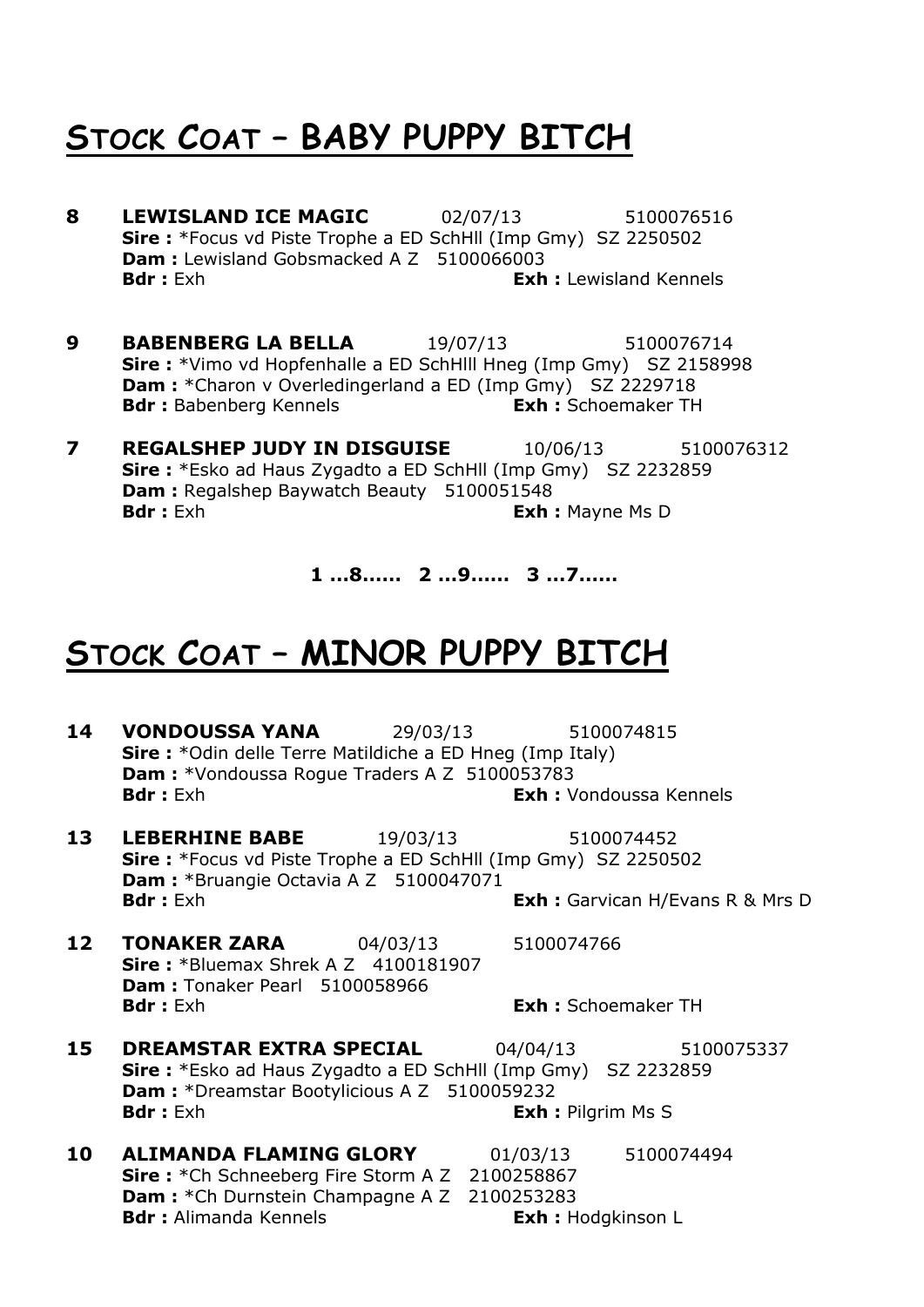**11 ALLTITANS EMAZING ENTERTAINER** 01/03/13 5100074728 **Sire :** \*Esko ad Haus Zygadto a ED SchHll (Imp Gmy) SZ 2232859 **Dam : \*Rhosyn El Of A Tart A Z 5100051067 Bdr :** Exh **Exh Exh** : Hansen Mrs T

**1 …14…… 2 …13…… 3 …12…… 4 …15…… 5 …10…… 6 …11……**

#### **STOCK COAT – PUPPY BITCH**

- **17 KEEDARA OATS AH LA LAYLA** 28/11/12 5100073454 **Sire :** \*Esko ad Haus Zygadto a ED SchHll (Imp Gmy) SZ 2232859 **Dam : \*Ch Darkknight Ysadore A Z 5100053579 Bdr :** Mayne Ms B & Phillis J **Exh :** Arkahla Kennels
- **20 KEEDARA PORTUGUESE TART** 09/02/13 5100074590 **Sire :** \*Esko ad Haus Zygadto a ED SchHll (Imp Gmy) SZ 2232859 **Dam : \***Keedara Littlemissbiage A Z 5100054916 **Bdr :** Exh **Exh Exh** : Exh **Exh** : Mayne Ms B & Phillis J
- **19 GRANDWEST QUEENIE** 18/04/13 6100082029 **Sire :** \*Ch Kwint v Juerikställ a ED Hneg (Imp Ndl) NHSB 2501936 **Dam :** \*Malisa v Finkenschlag a ED (Imp Gmy) SZ 2187743 **Bdr :** Willis DR & Mrs CM **Exh :** Cooke I & Mrs M
- **16 TAURORN RUMOR HAS IT** 19/11/12 5100072548 **Sire :** \*Esko ad Haus Zygadto a ED SchHll (Imp Gmy) SZ 2232859 **Dam : \*Taurorn Niabi A Z 5100045059 Bdr :** Exh **Exh :** Wellman Ms G
- **Sire :** \*Ch Sirio v Rauhtal a ED (Imp Gmy) SZ 2216714 **Dam : \***Ch Sannjesa Electra A Z 3100177498 **Bdr :** Mase S & Mrs S **Exh :** Parkinson MA & Mrs RJ

**1 …17…… 2 …20…… 3 …19…… 4 …16…… 5 ………**

**18 SANNJESA LIVING THE DREAM** 09/12/12 3100281580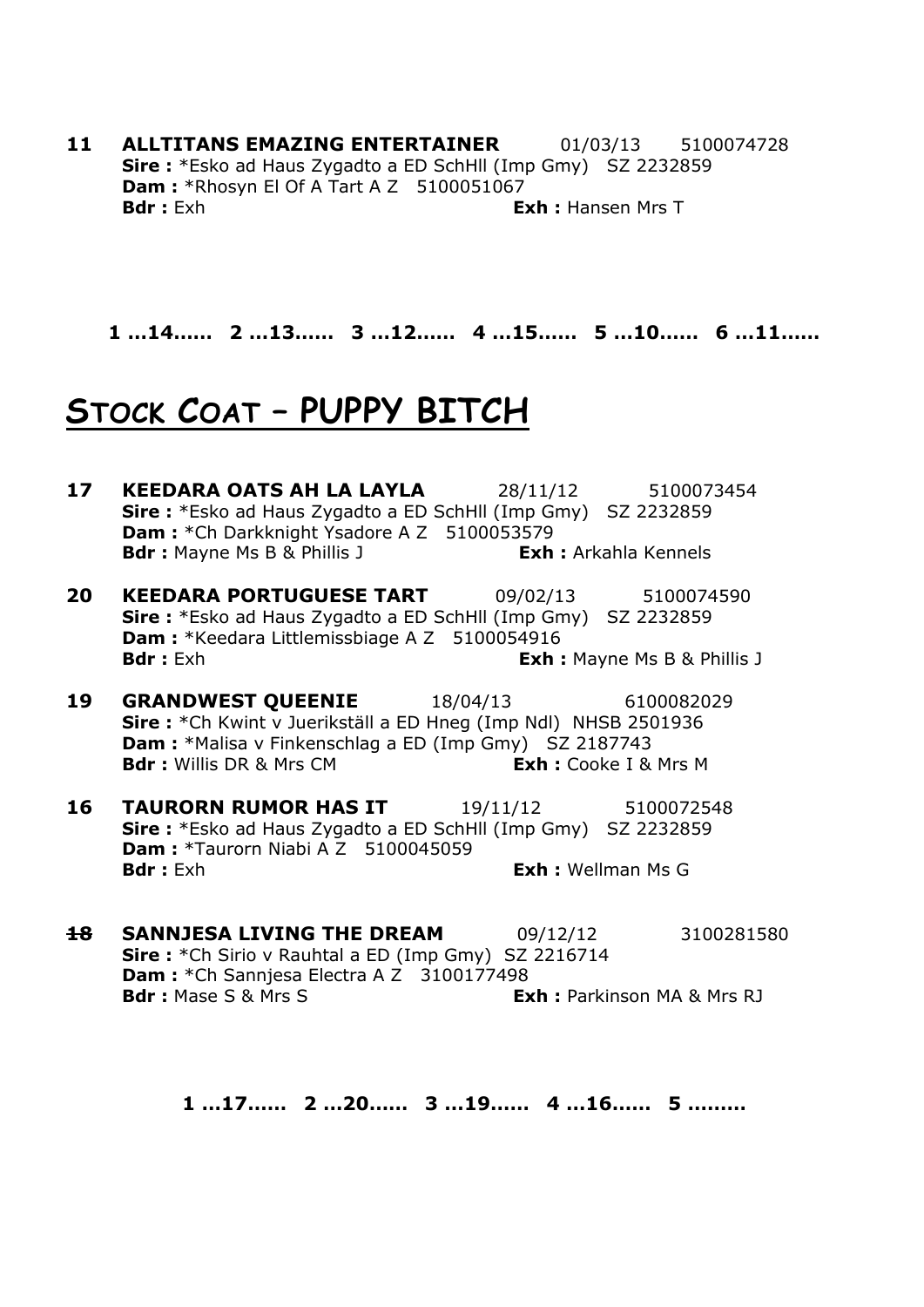#### **STOCK COAT – JUNIOR BITCH**

- **22 SCHAEFERHUND XITTA A Z** 02/08/12 3100276042 **Sire :** \*Toby vd Plassenburg a ED SchHlll Hneg (Imp Gmy) SZ 2246259 **Dam : \*Ryzack Alexa A Z 3100212649 Bdr :** Bohdal Mrs I **Exh :** Owen Ms B
- **23 REGALSHEP HEAVEN SENT A Z** 20/05/12 5100070221 **Sire :** \*Esko ad Haus Zygadto a ED SchHll (Imp Gmy) SZ 2232859 **Dam : \*Regalshep Princess Fiona A Z 5100030934 Bdr :** Exh **Exh :** Mayne Ms D
- **24 VONDOUSSA X MARKS THE SPOT** 30/06/12 5100070647 **Sire :** \*Esko ad Haus Zygadto a ED SchHll (Imp Gmy) SZ 2232859 **Dam :** \*Grundelhardt Tainted Love A Z HT 5100057322 **Bdr :** Exh **Exh :** Vondoussa Kennels
- **27 SHEPHERDHILL VENUS** 20/10/12 5100072327 **Sire :** \*Ch Schneeberg Fire Storm A Z 2100258867 **Dam :** \*Shepherdhill Jaimmie A Z 5100050056 **Bdr :** Exh **Exh :** Shepherdhill Kennels
- **21 SHEPHERDHILL URIEL** 08/09/12 5100071621 **Sire :** \*Ch Kunama I Spy A Z 5100041709 **Dam :** Shepherdhill Fire Fly A Z 5100045124<br>**Bdr :** Shepherdhill Kennels **Exh :** Mertineit Miss S **Bdr :** Shepherdhill Kennels
- **25 TONAKER X ANA** 26/08/12 5100071304 **Sire :** \*Ch Kunama I Spy A Z 5100041709 **Dam :** Tonaker Pearl 5100058966 **Bdr :** Exh **Exh :** Schoemaker TH
- **26 SHEPROSE EXTREME CHANCE** 04/10/12 5100071850 **Sire :** \*Yester v Feuermelder a ED SchHl (Imp Gmy) SZ 2255308 **Dam :** \*Ch Sheprose Whisky Delight A Z 5100053763 **Bdr :** Exh **Exh :** Exh : Owen Ms B

13 months.

**1 …22…… 2 …23…… 3 …24…… 4 …27…… 5 …21…… 6 …25… 7 ………**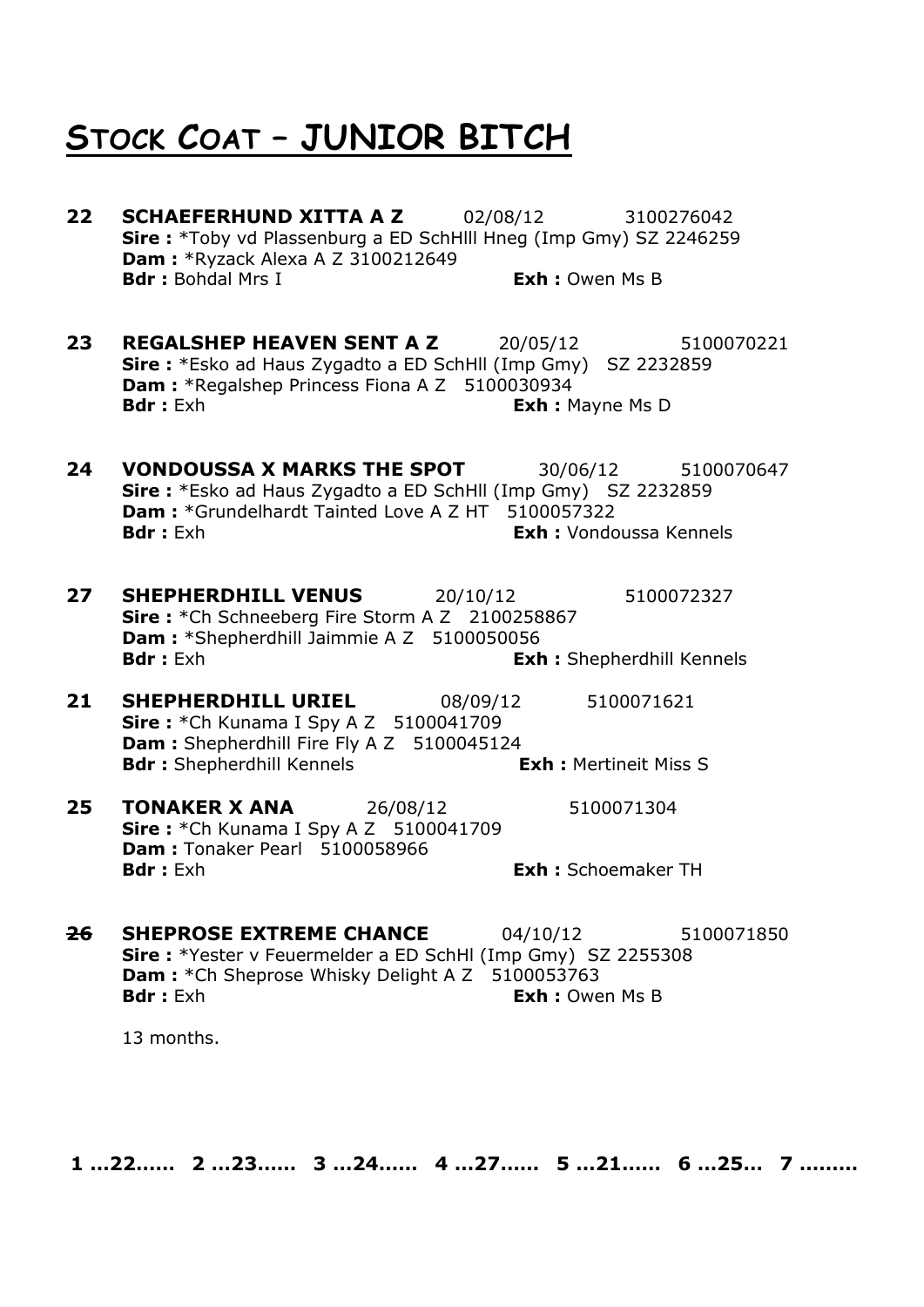#### **STOCK COAT – INTERMEDIATE BITCH**

**28 \*LEPPSDORF NO DOGGIES PERFECT A Z** 12/08/11 5100066032 **Sire :** \*Ch Orrinshir Elton John A Z ET 3100161863 **Dam :** \*Leppsdorf Serita A Z 5100028701 **Bdr :** Exh **Exh :** Hume Miss L **29 ALLTITANS CLEOPATRA A Z** 25/08/11 5100065753 **Sire :** \*Ch Kardin Kruger A Z 3100179267 **Dam : \*Rhosyn El Of A Tart A Z 5100051067 Bdr :** Exh **Exh :** Hansen Mrs T **31 \*TAURORN QUARALLIA A Z** 25/11/11 5100066623 **Sire :** \*Ch Britstar New Age Guy A Z 3100219372 **Dam :** \*Taurorn Niabi A Z 5100045059 **Bdr :** Exh **Exh :** Wellman Ms G **33 BEYCHIEF STORM DANCER A Z** 05/05/12 2000694090 **Sire :** \*Ch Vladimir Envy This A Z 2100297939 **Dam : \***Vonpeta Dipstick A Z 5100039085 **Bdr :** Anderson C **Exh :** Pike Ms JE & Damarell PN **34 GILARISHA POCKET ROCKET CD** 05/05/12 5100071616 **Sire :** \*Ch Taurorn Navarre A Z 5100045062 **Dam :** \*Gilarisha My Oh My A Z 5100054200 **Bdr :** Archibold Mrs R **Exh :** Skipper AG, Mrs R & Misses A & K **30 \*REGALSHEP GOOD GOLLY MISS MOLLY A Z** 04/10/11 5100066404 **Sire :** \*Ch Taurorn Jazzman A Z CDX AD JD 5100016638 **Dam : \***Keedara Hot Summer Night A Z 5100048097 **Bdr :** Exh **Exh :** Mayne Ms D & Pilgrim Ms S **32 GILARISHA LDYPRIMADONAPRINCESS A Z** 28/02/12 5100069858 **Sire :** \*Gilarisha Famous Fonzie A Z Hneg 5100026535 **Dam :** \*Gilarisha Im A Tramp A Z 5100036177 **Bdr :** Exh **Exh : Exh :** Archbold Mrs R **35 GILARISHA RUNNING BEAR A Z** 05/05/12 5100030618 **Sire :** \*Ch Taurorn Navarre A Z 5100045062 **Dam :** \*Gilarisha My Oh My A Z 5100054200 **Bdr :** Archibold Mrs R **Exh :** Mosedale N & Cullen A **1 …28… 2 …29… 3 …31… 4 …33… 5 …34… 6 …… 7 ……… 8 ………**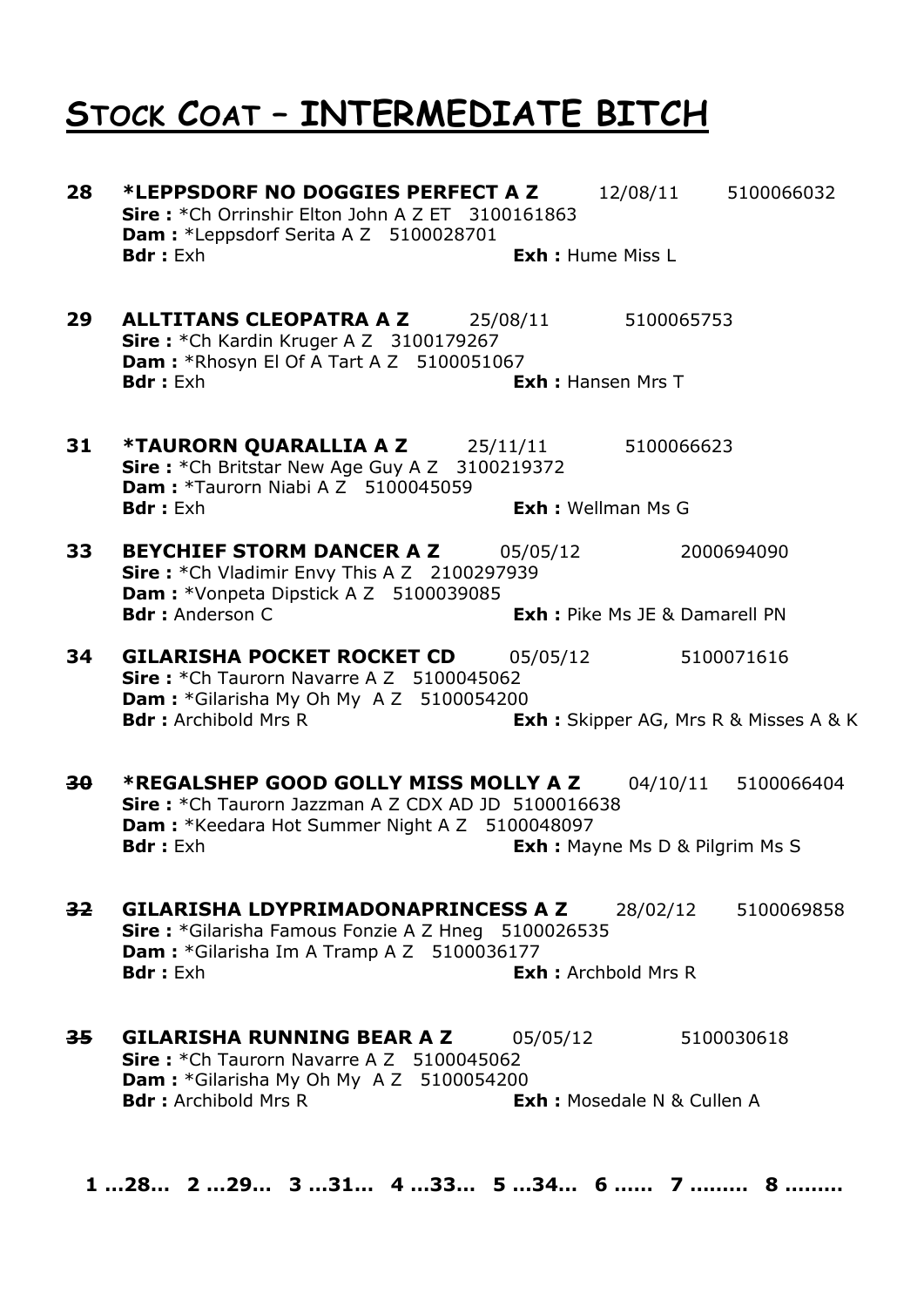#### **STOCK COAT – OPEN BITCH**

- **38 \*CH ARKAHLA WALTZING MATILDA A Z** 07/11/10 5100061563 **Sire :** \*Ch Kardin Kruger A Z 3100179267 **Dam :** \*Arkahla Spicks N Specks A Z 5100051325 **Bdr :** O'Loughlin W & Mrs J **Exh :** Arkahla Kennels **36 \*CH DARKKNIGHT YSADORE A Z** 07/03/09 5100053979 **Sire :** \*Ch Kardin Kruger A Z 3100179267 **Dam :** \*Takimbre Our Fame A Z 3100112073 **Bdr :** Darkknight Kennels **Exh :** Mayne Ms B & Phillis J **37 \*AZUREBRIGHT EXANADOU A Z** 20/12/09 5100057247 **Sire :** \*Ch Leppsdorf Loui Armstrong A Z 5100044409 **Dam :** Azurebright Cheyanne 51000026623 **Bdr :** Smalbil Mrs RM **Exh :** Hume Miss L & Smalbil Mrs RM **39 \*SHEPHERDHILL RILEY A Z** 08/12/10 5100062258 **Sire :** \*Grantaro Gero A Z Hneg 3100067460 **Dam :** Shepherdhill Nikkita A Z 5100053135 **Bdr :** Exh **Exh :** Shepherdhill Kennels
	- **1 …38…… 2 …36…… 3 …37…… 4 …39……**

**STOCK COAT - BEST BITCH ……38………**

# **STOCK COAT – BABY PUPPY DOG**

**40 LEWISLAND ICE BREAKER** 02/07/13 5100076514 **Sire :** \*Focus vd Piste Trophe a ED SchHll (Imp Gmy) SZ 2250502 **Dam :** Lewisland Gobsmacked A Z 5100066003 **Bdr :** Exh **Exh :** Lewisland Kennels

**1 …40……**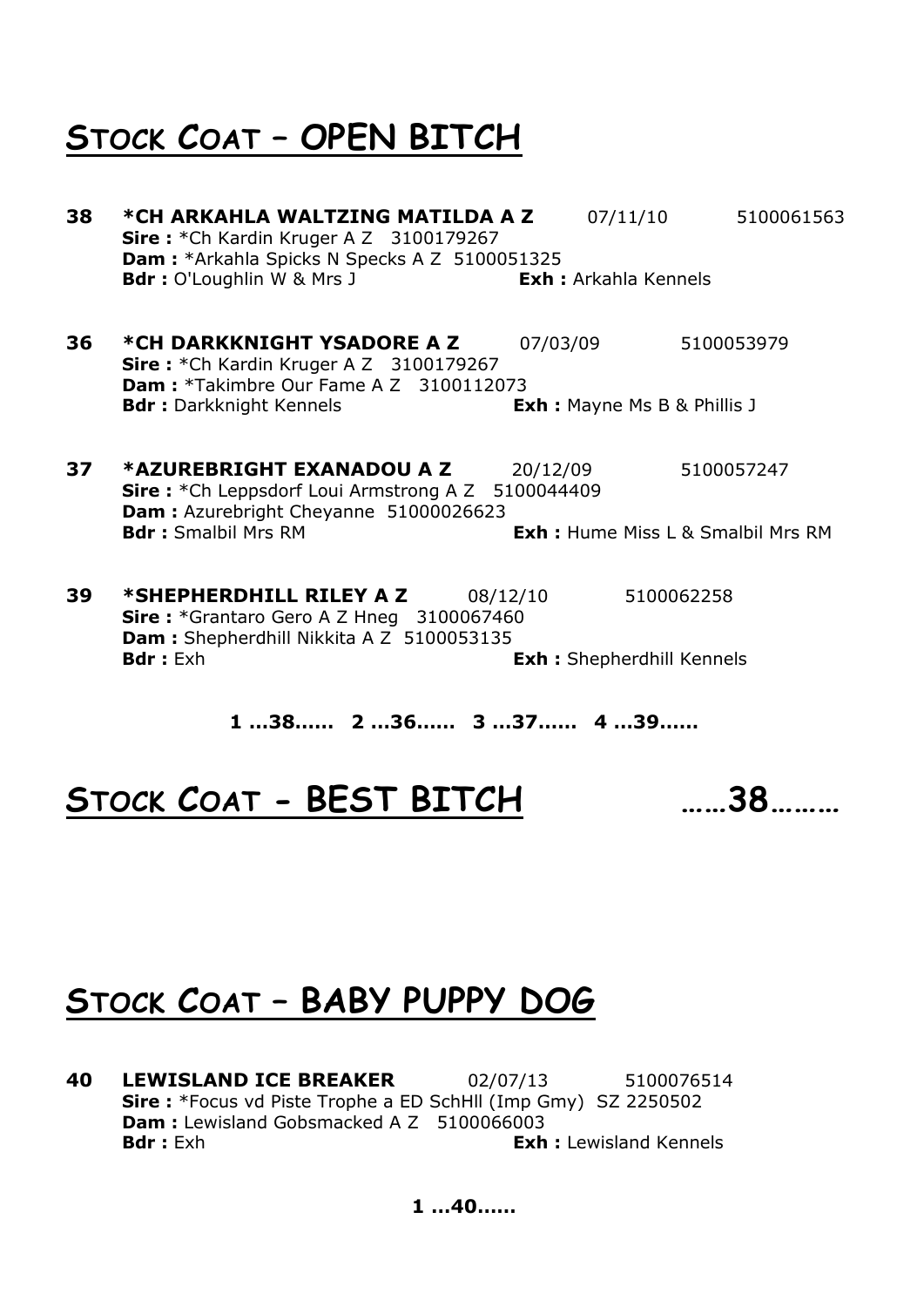# **STOCK COAT – MINOR PUPPY DOG**

- **42 DELAFORCE UNDER THE HAMMER** 08/03/13 5100075185 **Sire :** \*Ch Uras v Trafalga a Z Hneg (Imp Gmy) SZ 2116134 **Dam :** \*Delaforce Just Imagine A Z 5100047766 **Bdr :** Exh **Exh :** Cooke I & Mrs M
- **41 GRUNDELHARDT AMERICAN PIE** 28/02/13 5100075007 **Sire :** \*Yester v Feuermelder a ED SchHl (Imp Gmy) SZ 2255308 Dam : \*Grundelhardt Nouveau A Z 5100048127 **Bdr :** Exh **Exh :** Cocks PJ & Mrs JM
- **43 DREAMSTAR ELEMENTARY** 04/04/13 5100075333 **Sire :** \*Esko ad Haus Zygadto a ED SchHll (Imp Gmy) SZ 2232859 **Dam :** \*Dreamstar Bootylicious A Z 5100059232 **Bdr :** Exh **Exh :** Pilgrim Ms S
- **44 SHEPHERDHILL XTREME POWER** 15/04/13 5100075310 **Sire :** \*Ch Kunama I Spy A Z 5100041709 Dam : \* Shepherdhill Sienna A Z 5100063585 **Bdr :** Exh **Exh :** Shepherdhill Kennels

**1 …42…… 2 …41…… 3 …43…… 4 …44……**

#### **STOCK COAT – PUPPY DOG**

**45 VONPETA UGOTTABEKIDDING** 04/12/12 5100073113 **Sire :** \*Toby vd Plassenburg a ED SchHlll Hneg (Imp Gmy) SZ 2246259 **Dam : \***Ch Vonpeta Champagne A Z 5100036846 **Bdr :** Exh **Exh Exh** : Pike Ms JE & Damarell PN

**1 …45……**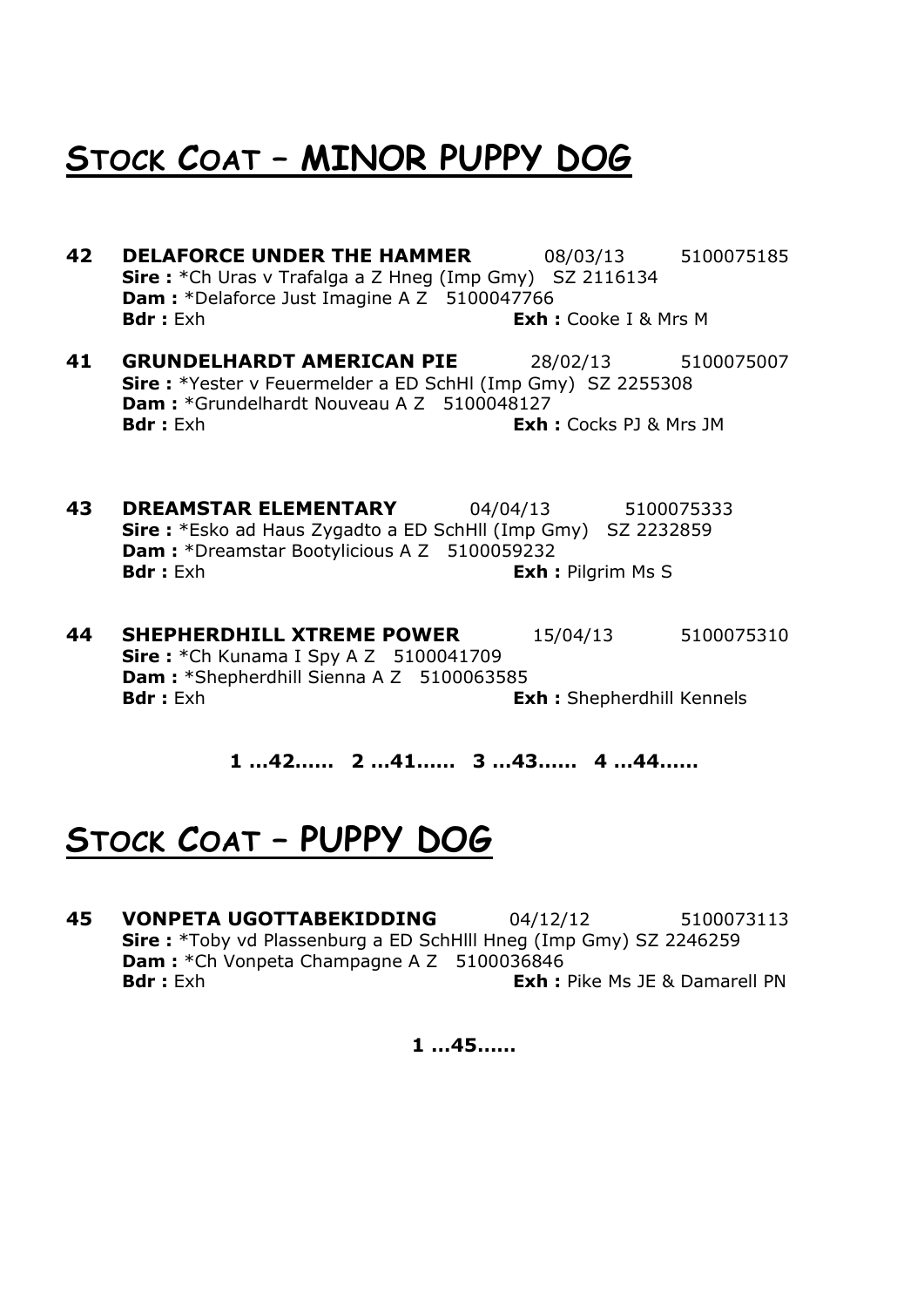#### **STOCK COAT – JUNIOR DOG**

**46 FREMONT IRONSIDE A Z** 27/07/12 2100368612 **Sire :** \*Gerry v Schacher a ED (Imp Gmy) SZ 2242827 **Dam :** \*Java v Santamar a Z (Imp Gmy) LOSH 1078618 **Bdr :** Lynch S, Mrs L & Miss J **Exh :** Owen Ms B

**1 …46……**

### **STOCK COAT – OPEN DOG**

- **48 \*CH ARKAHLA UNMISTAKEABLE A Z** 31/12/09 5100057409 **Sire :** \*Ch Kardin Kruger A Z 3100179267 **Dam :** \*Arkahla Oil Beef Hooked A Z 5100042927 **Bdr :** Exh **Exh :** O'Loughlin W & Mrs J
- **47 \*GILARISHA MY HOME BREW A Z** 16/12/08 5100054199 **Sire :** \*Gilarisha Famous Fonzie A Z Hneg 5100026535 **Dam :** \*Gilarisha Elsa A Z 5100024257<br>**Bdr :** Exh **Exh** : Archbold Mrs R

#### **1 …48…… 2 …47……**

# **STOCK COAT - BEST DOG ……48………**